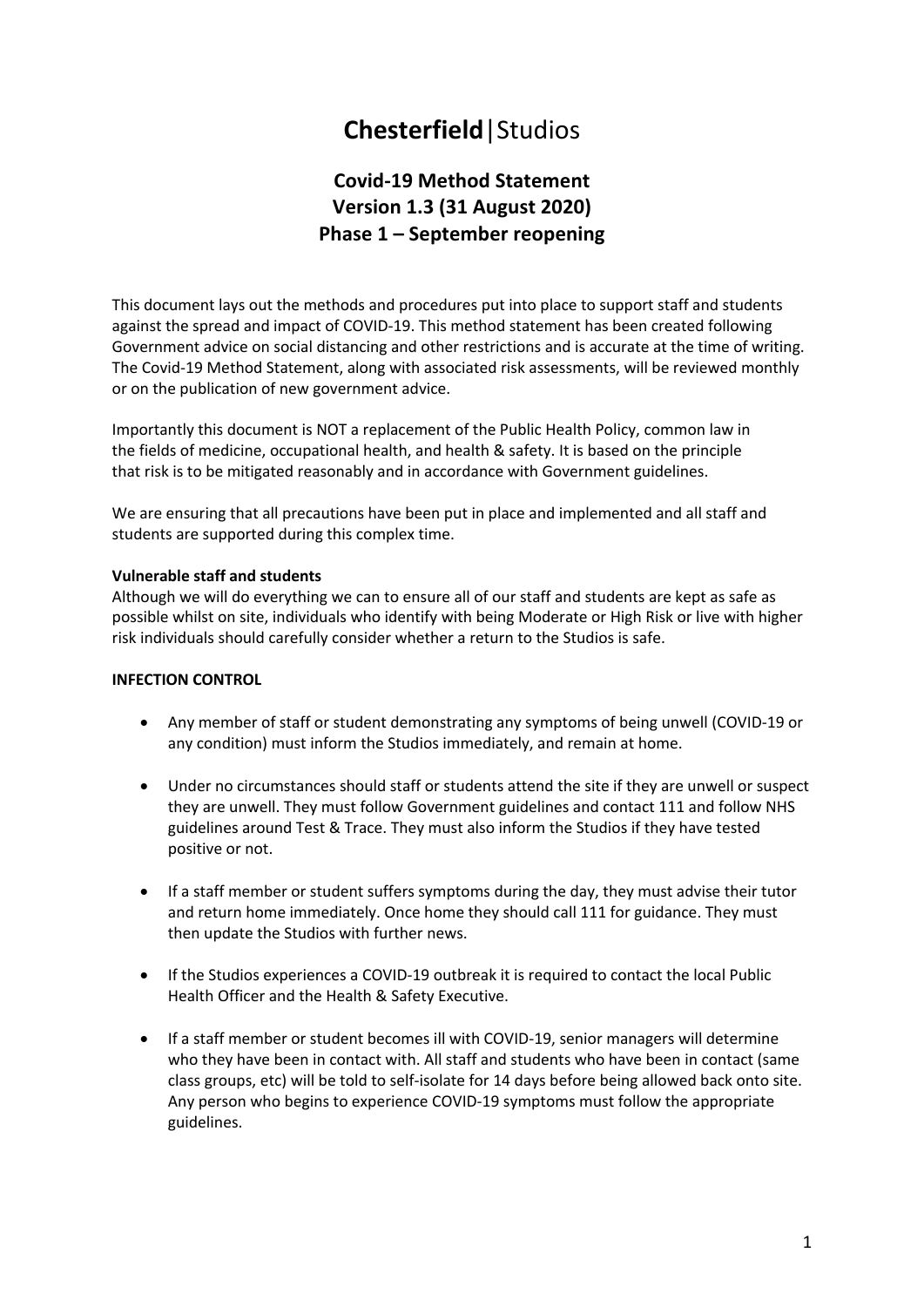If you have any of the main symptoms of coronavirus (COVID-19), get a test as soon as possible. Stay at home until you get the result.

The main symptoms of coronavirus are:

- a high temperature this means you feel hot to touch on your chest or back (you do not need to measure your temperature)
- a new, continuous cough this means coughing a lot for more than an hour, or 3 or more coughing episodes in 24 hours (if you usually have a cough, it may be worse than usual)
- a loss or change to your sense of smell or taste this means you've noticed you cannot smell or taste anything, or things smell or taste different to normal

Most people with coronavirus have at least 1 of these symptoms.

If you have any of the main symptoms of coronavirus:

- Get a test to check if you have coronavirus as soon as possible.
- Stay at home and do not have visitors until you get your test result only leave your home to have a test.
- Anyone you live with, and anyone in your support bubble, must also stay at home until you get your result.

#### **Travel**

- The Government advises that the public should avoid public transport where possible.
- Follow local guidelines when using public transport which currently includes mandatory use of a cloth face covering.

# **Arrival at the Studios**

- All staff, students, and visitors will have their temperature checked when they first arrive at the door. A temperature of 37.8 degrees Celsius will be considered to be caused by fever, and therefore access to the premises will be denied.
- Parents are not allowed to enter the building, unless they are part of the chaperoning team.
- To minimise numbers in the queue, we ask that where possible, students are accompanied by only one parent/guardian.
- Parents should remain with their child until they have been safely admitted into the building.
- All students over the age of 11, should bring a face mask to lessons, to be used in an emergency or at times when 2m social distancing cannot be adhered to.
- Students will be asked to queue to the main door, adhering to 2m social distancing rules. You will only enter the building when your class is ready to start.

# **Exiting the Studios**

- Students will exit via the main entrance from Studios 1 3. Students will exit the Eastwood Hall via the fire escape at the front of the building. The Duty Manager will liaise with parents to ensure social distancing is maintained outside of the building.
- Parents should collect their children promptly or notify us in case any problems.
- When leaving the premises, staff and students should not congregate in areas close by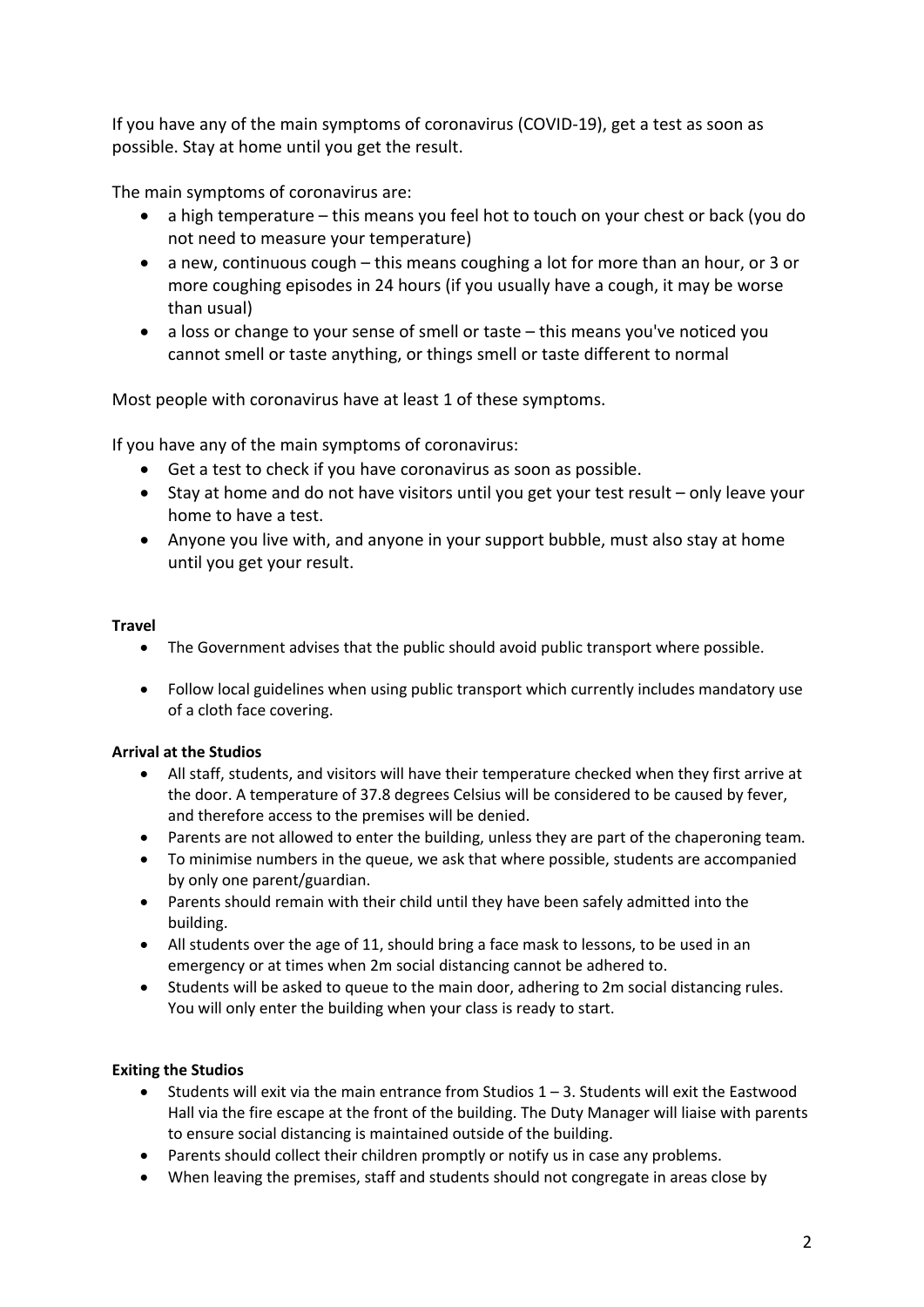• To minimise infection, it is best to go home straight away once your last class has finished.

#### **Facilities**

- A plan for the safe usage of the building has been produced. There are two main teaching spaces: Eastwood Hall and Studio 1, with Studio 2 and 3 being used for very small groups and 1-2-1 teaching. Each room displays a capacity which should be strictly adhered to.
- Studio 4 is not currently in use.
- The café and shop are closed. Purchases of uniform, clothing, dance shoes, etc., can be made online and collected from the Box Office.
- There will be a very small supply of bottled water and basic refreshments available at the door.
- We will be unable to fill up water bottles, or supply cups of water during this time ideally students should bring their own, clearly labelled water bottles.
- All teaching areas are marked with a 2m grid, and all corridors and stairwells are marked with 2m lines.
- Any plans for the usage of the building to mitigate the spread of COVID-19 are subject to HSE and Fire regulations.

# **GENERAL INFORMATION**

- Two-metre queueing spots are placed outside the main entrance for safe queuing to get into the building. Students and staff arriving for class must do so in good time before their first class as a queuing system will be in place.
- A one-way system is in place through the building to ensure there is no face to face contact in confined circulation spaces.
- Students and staff can only enter one at a time.
- Parents are no longer permitted to enter the building or to wait inside whilst classes are in operation.
- Hand sanitisers are stationed at the entrance and must be used as soon as you enter. Further sanitising stations are positioned in teaching studios and corridors.
- Sanitising spray, paper towels and wipes are available in all studios and can be used by older students for wiping ballet barres, etc., before usage. The Studios has a regular and thorough cleaning regime in place, with appropriate cleaning and ventilation taking place between classes, but for reassurance and individual safety, these are available for usage.
- All staff and students must leave the building as soon as their work/class has been completed.
- Where 2m social distancing cannot be adhered to, i.e., in the event of an emergency evacuation, students aged 11 and over, should always bring a face mask to lessons. Students and staff may also be required to wear face coverings during class. This will be on a case by case basis.

#### **Toilets**

- Students should only use the toilets in their teaching space.
- Chaperones will accompany younger students to the toilet.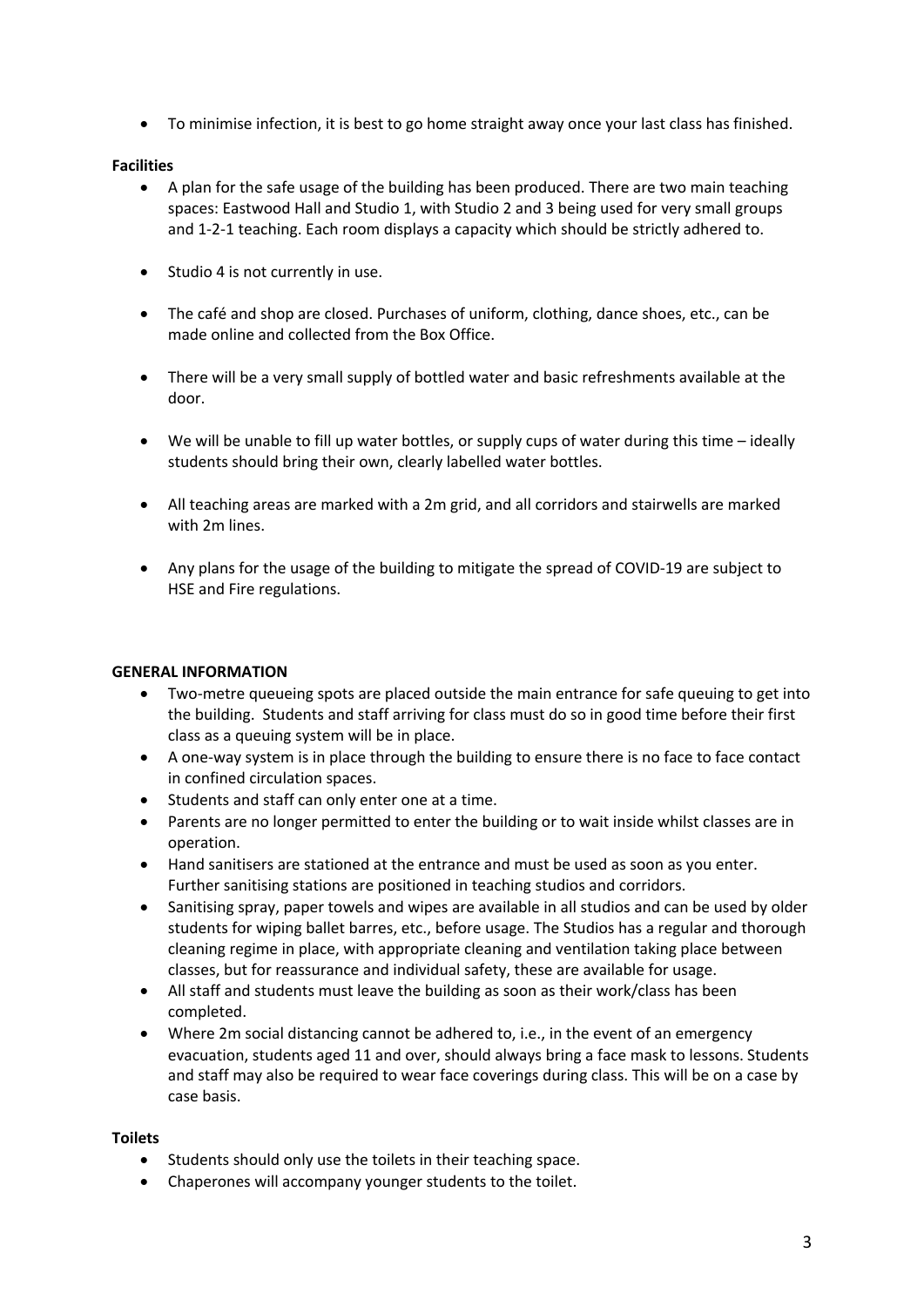- Before each session, all surfaces and touch points will be cleaned with sanitising spray.
- Each toilet has hot water, soap and paper towels with signage to advise on proper hand washing technique.
- Chaperones will ensure surfaces, taps and touch points are cleaned between users.
- Older students are asked to wipe clean any surfaces they touch with anti-bacterial wipes after usage.

# **Changing Facilities:**

- There will be no access to rooms or toilets for changing.
- Students must travel with dancewear under street clothing for class, or to arrive in uniform ready to go.
- Students should arrive in outdoor footwear and change into dance footwear in the room.
- Students must only wear the basic uniform for classes as laid out in the Course Information at the end of this document.

# o **No one wearing school uniform will be allowed to enter the building**

- Staff must also come prepared for teaching without changing.
- Bags must be kept as small as possible, only bringing what you need for that session.
- On returning home it is strongly advised that clothes must be changed and washed as quickly as possible.

#### **Studios**

- Studio floors will be clearly marked to ensure safe distancing.
- There will also be marked spaces for bags and jackets.
- Most studios have wall sanitiser units. As well as these units all teaching spaces will have a station with a sanitiser pump for hand use, spray disinfectant and blue paper for use to clean ballet barres, sound systems, keyboards, and any other hard surface that may require cleaning. All used materials and items such as tissues must be deposited in the bins provided in every space.
- Sound systems must be kept at a low level to ensure that Tutors do not shout during classes.

# **PLEASE DO NOT PUT HANDS ON THE MIRRORS OR LEAN AGAINST THE WALLS.**

# **TUTORS MUST ENSURE THAT ALL STUDENTS LEAVE A STUDIO BEFORE EXITING.**

# **Recreation Facilities**

- The Lounge Café will not be available for use by students or parents.
- Everyone entering the building should bring their own food for the day and all water. A very limited supply of confectionary and bottled water will be available at the door.

# **Staff Spaces**

- The office is closed as a recreation area until further notice. Staff may use the Lounge Café for eating and resting but must adhere to the social distancing rules and stick rigidly to room capacities.
- **Students are not allowed into staff spaces under any circumstances.**

# **Offices**

- Studios administrative staff will do the bulk of their work at home
- The main office will be closed with key work being transferred to the Box Office at the main door.
- The photocopier will remain in the office with clear instructions on usage and sanitising spray and wipes available for cleaning buttons and surfaces before and after usage.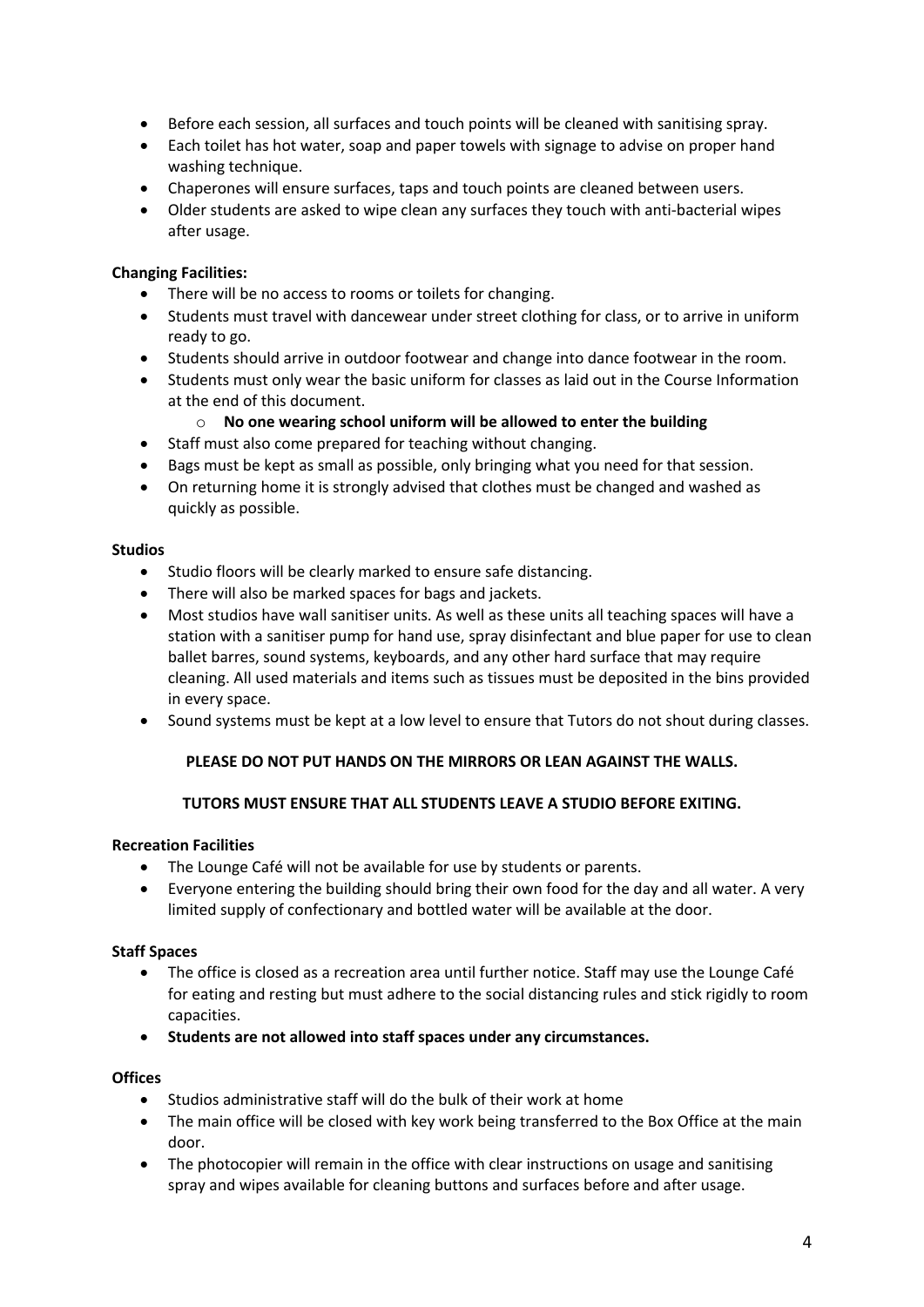- Desks should only be used by appointed staff members.
- Sanitiser stations are in each room and staff must clean their desk and all equipment before usage every day.

# **Cleaning**

- The caretaker has taken a Covid awareness course on site. He is onsite from 8am and will leave before teaching staff and students arrive. His duty is to clean hard surface areas in a pre-arranged order and time, clear rubbish bins in all spaces and ensure toilet facilities are clean.
- After 3pm duty management and teaching staff will be responsible to ensure high contact touch points are kept clean during class time.
- The daily cleaning regime will include the use of spray machines dispensing Selgeine Ultra disinfectant which kills enveloped viruses, including Coronavirus, HIV, Hepatitis C and Influenza viruses. Passes EN 1276 and EN 14476 Manufactured in the UK to ISO 9001, 14001 & 18001

Selgiene Ultra cleans and sanitises frequently touched items such as door handles, tables, banisters etc. and is suitable for damp mopping floors. Independently proven to kill enveloped viruses including Coronavirus, HIV, Hepatitis C and H1N1 Influenza viruses. Also certified to kill MRSA and common food poisoning bacteria including Salmonella typhimurium, Listeria monocytogenes and Escherichia coli.

• The daily cleaning schedule for each space is displayed in the room.

# **Ventilation**

- All doors (even fire doors) and windows should remain open as much as possible. This includes doors with keypads. This is to reduce the need to touch handles and faceplates as much as possible. This will be monitored to ensure that Fire Regulations are not being compromised.
- When the weather is too cold to have the windows open all the time, rooms will be ventilated before and after usage and in the designated breaks between classes.
- The Studios continues to be a NO SMOKING SITE, and with the need for increased ventilation into the building, we further stress that smoking is prohibited in the courtyard and along the pathways.

# **CLASS DELIVERY**

We have worked as far as possible to try and deliver comprehensive content and the best possible training within the restrictions of the Government Guidelines.

- Social Distancing requirements should be adhered to at all times.
- Following government advice, singing will be permitted to take place with social distancing measures in place.
- As previously, routines and useful class work will be videoed and made available to students who are absent.
- The Prop Store will be unavailable. If items are needed for acting, students will have to provide their own.
- As there are no changing facilities at present, it will be acceptable that students can wear their Studios uniform for DBTDS lessons and vice-versa.
- Studios Uniform consists of:
	- o Black CS t-shirt/hoodie
	- o Jogging bottoms or shorts
	- o Dance shoes **(no outdoor shoes should be worn in Studios at all)**